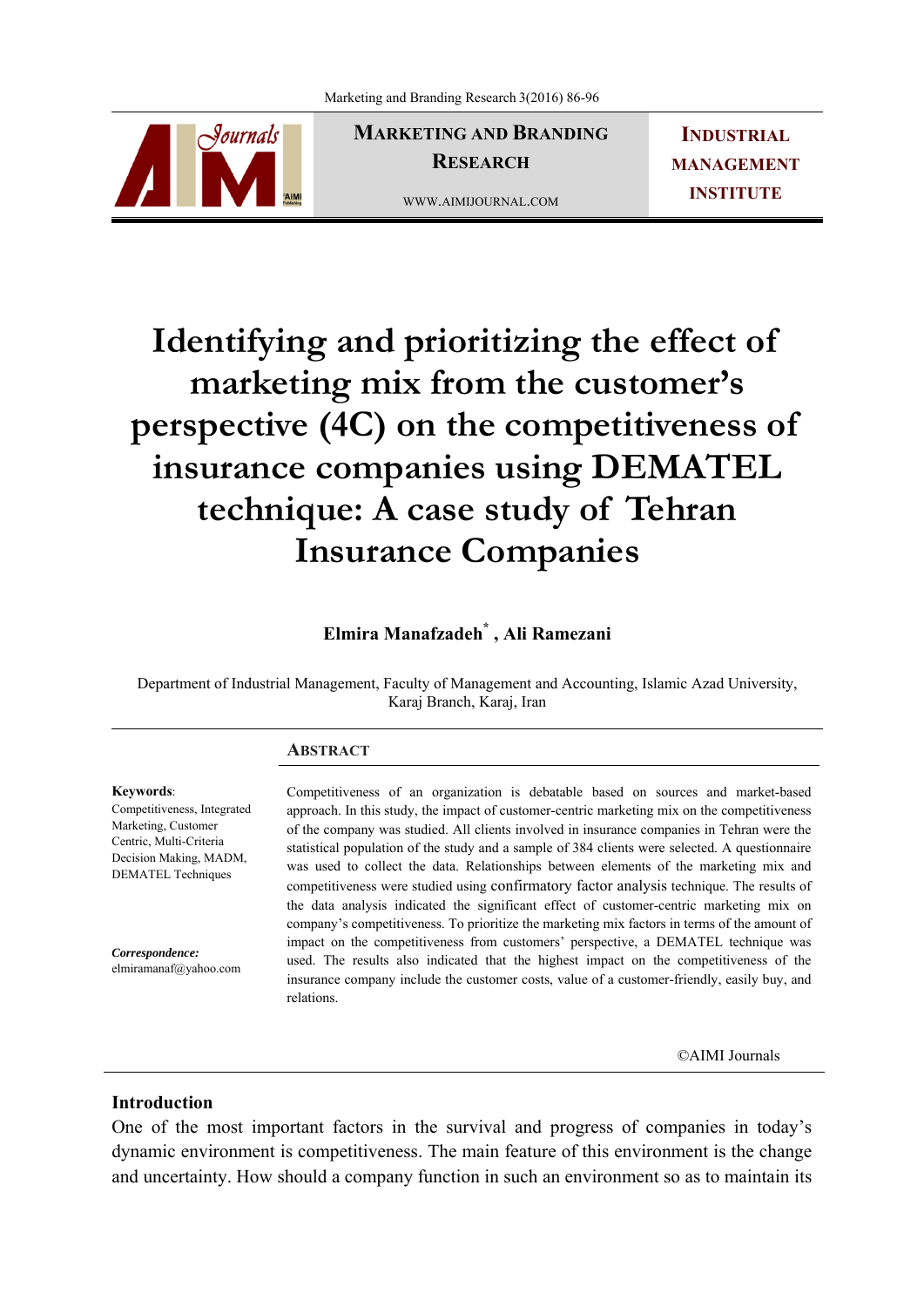position in the market as well as getting maximum benefit from the changes and achieve progress to respond the challenges of the business, companies have chosen a novel approach called competitiveness (Aghazadeh & Razmjouy, 2008).

 In the context of the competitiveness some rely on domestic and powerful instrument as the effective factors to make the organizations competitive and some other emphasize on environmental factors and market (Utami & Donald, 2014).

 In the insurance industry, marketing and integrated marketing services has a very important role in the competitiveness and profitability of its business (Booth & Philip, 1998).

 One traditional approach is studying the marketing mix as internal factors affecting the competitiveness of service companies using 4P model. In the new approach, marketing mix is studied based on the demands and expectations of the clients called 4C model; because the 4P model for the production is more practical and places more emphasis on the competitiveness which is based on sources, but 4C model relies more on customer and market competitiveness which is desirable for organizations. In addition, in the current study the effect of each of the elements of the marketing mix and priority of them in the competitiveness of the insurance companies using the DEMATEL technique was evaluated.

## **Theoretical Framework**

#### **Competitiveness**

Porter (1986) is among the first people who raised the issue of competitiveness. He considered competitiveness at three levels including national, industry, and firm levels. Porter believes that firm-level competitiveness is described as the more value a company is able to produce than other competitors. In other words, competitive advantage is the company's values that are presented to customers in a way that these values are higher than the costs of customer.

 Theories of firm-level competitiveness can be classified under two different approaches: A market-oriented approach (Industrial Organization), the main interest outside the firm (i.e., market or industry structure) which will be paid. Porter's competitive strategy theory in the 80s was the main contribution to the advancement of this approach. Porter believes that a company can benefit from one of the three generic competitive strategies of cost leadership, differentiation, and focus of interest based on the concept of competitive advantage and competitive area (or competitive purpose).

 Because of Porter's theory's shortcomings in the late 1980s, a new theory of competitive advantage was developed known as the resource-based view (RBV). In this perspective, the firm's strengths and weaknesses are considered to achieve a sustainable competitive advantage. This view shifts the emphasis from the competitive environment of the firm to firm resources needed to compete. Specifically, the RBV is concentrated on attractive resources and their behavior (Progoulaki & Theotokas, 2010).

 In connection with the concept of customer and market competitiveness, the competitiveness is the value of a product for the "customer" compared to the competitors and this depends on two main factors: The desirability achieved of ownership or possession of a product to satisfy the client (benefits) and the cost of acquisition or takeover created the product to the customer. Excellence in each of these two factors makes the organization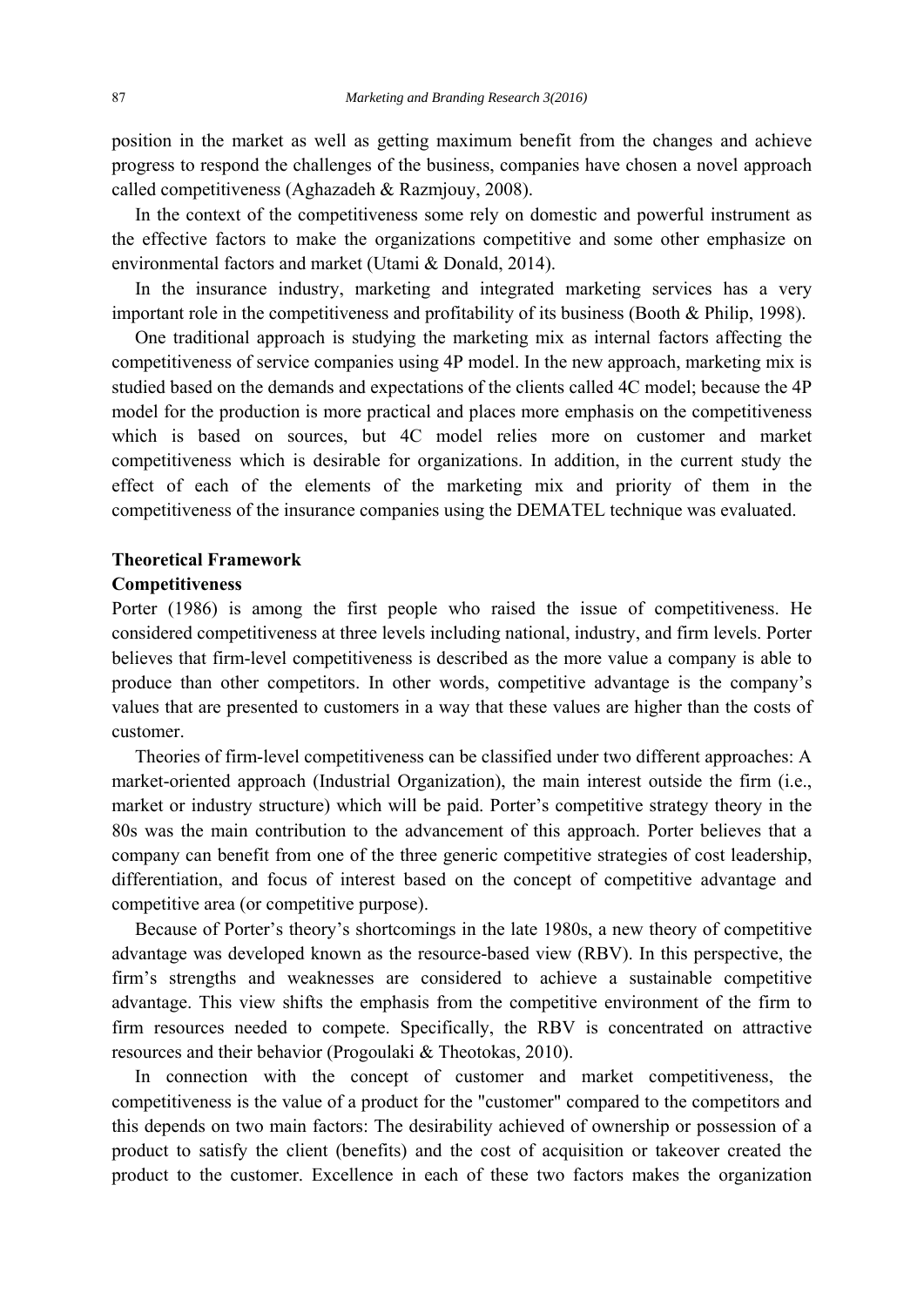competitive (Ghaffarian & Jahangir, 2009). Customer's perspective determines the competitiveness of company. In the eyes of its customers, an organization is competitive if they are able to offer better value than competitors (Booth & Philip, 1998).

 Figure 1 shows the determinants of competitiveness and sustainability of the customer's perspective.



*Figure 1.* The determinants of competitiveness and sustainability of the customer's perspective (Li, Liu, & Zhao, 2006)

## **Marketing Mix**

The concept of marketing mix was first introduced in 1950 by Neil Burdon known as the 4P. This model is a powerful tool that can help marketers define marketing strategies. It could be argued that the majority of programs and marketing decisions based on one of these four areas are adopted. In different contexts, 4P marketing concept is accepted as a principle. 4P stands for product, price, promotion, and place. The marketing mix represents the essential activities of marketing managers. After choosing a target market, marketing managers have a systematic plan to sell to customers and develop long-term relationships.

#### **The Marketing Mix from the Customer's Perspective**

Major criticism of the 4P marketing mix is that it only focuses on the perspective of suppliers of products (business) and maybe on what they offer and recommend, suppliers have different views from the buyers. 4C model of new marketing strategy is compared to the traditional strategy of 4P model. 4C is a model of innovation in marketing theory and focuses on customer-centric marketing. Therefore, it is better to set the titles based on an account of the demands and requirements of our customers and 4C is said to include the value of customer-friendly, customer cost, ease of shopping, and communication.

 Thus, while marketing sees itself in a position in the sale of a product, customer is in a position to buy a value or a solution to their problem. The buyer does not only think of the price paid, but also is interested in calculating the cost of obtaining a universal product, deployment, and abandoning it. Buyers wish for the products to be available as easily and comfortably as possible. Finally, customers are not willing to promote and advertise products; they call for a two-way relationship which is right and provides them with good knowledge of the products.

 From the perspective of the customer, price (customer-friendly values) is the benefits a product given to a customer; he is awarded, minus all expenses that he is concerned with. Product quality, good performance, elegance, prestige, and identity are some instances of financial, social, mental costs. To create value (more than rival) to the client, organizations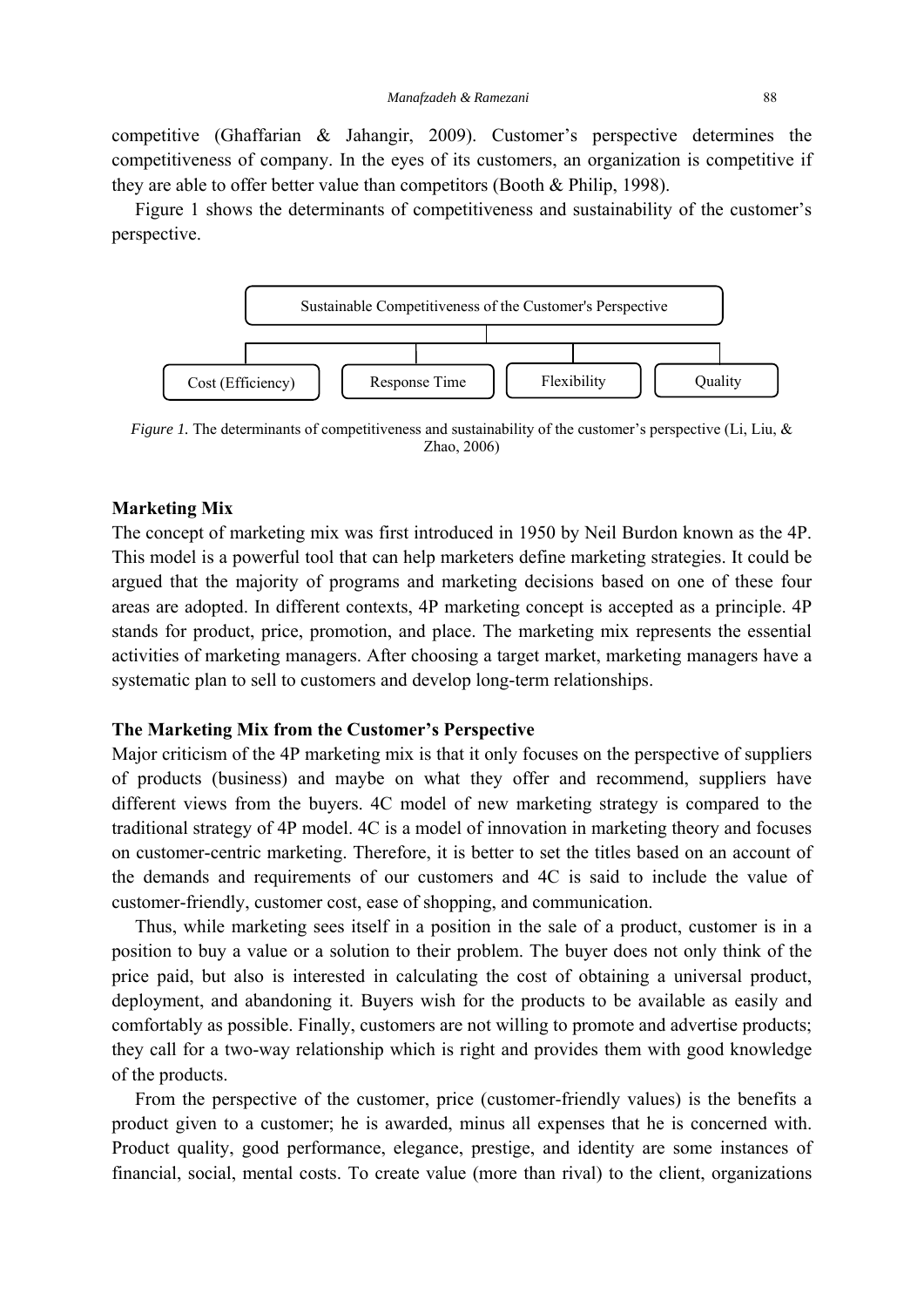should either increase products' benefits (with the maintenance of the costs) or instead of the same benefits, they should allow the customers to pay lower costs. The market and marketers' management is best to consider clients' approach (4C) and then think about their own views (4P) to be arranged.

## **Conceptual Model**

As noted, this study seeks to examine the impact of marketing mix elements from the customer's perspective (4C) on the competitiveness of the insurance companies. In this regard, the study of the marketing mix is evaluated based on customer-friendly values, customer cost, ease of purchase and customer relations in terms of performance and competition for customers, competitors regarding performance, and the inter-organization performance within the staff. Following this conceptual model is obtained and represented in Figure 2.



## *Figure 2.* Conceptual model of research

## **Research Questions**

The following research questions guided the study:

1. Does the marketing mix have a meaningful impact on the competitiveness of the insurance companies?

2. How does prioritizing the impact on the competitiveness of the insurance companies influence the marketing mix?

### **Method**

The present study is a practical one in terms of purpose due to identifying the key criteria of marketing mix in achieving competitive advantage and expanding practical knowledge about the relationship between these two variables. Considering the stated criteria of marketing mix and describing the elements based on customer perspective for recognizing most of them, the research aimed to study their features in addition to their data collection methods and evaluation of ideas and thoughts in the context of cross-survey directory.

 The populations of the study are the key clients of insurance companies operating in Tehran. Cochran formula is used for sampling because the members of the community is considered unlimited. According to the calculations, 384 people were inquired as statistical sample and questionnaires were distributed randomly among samples.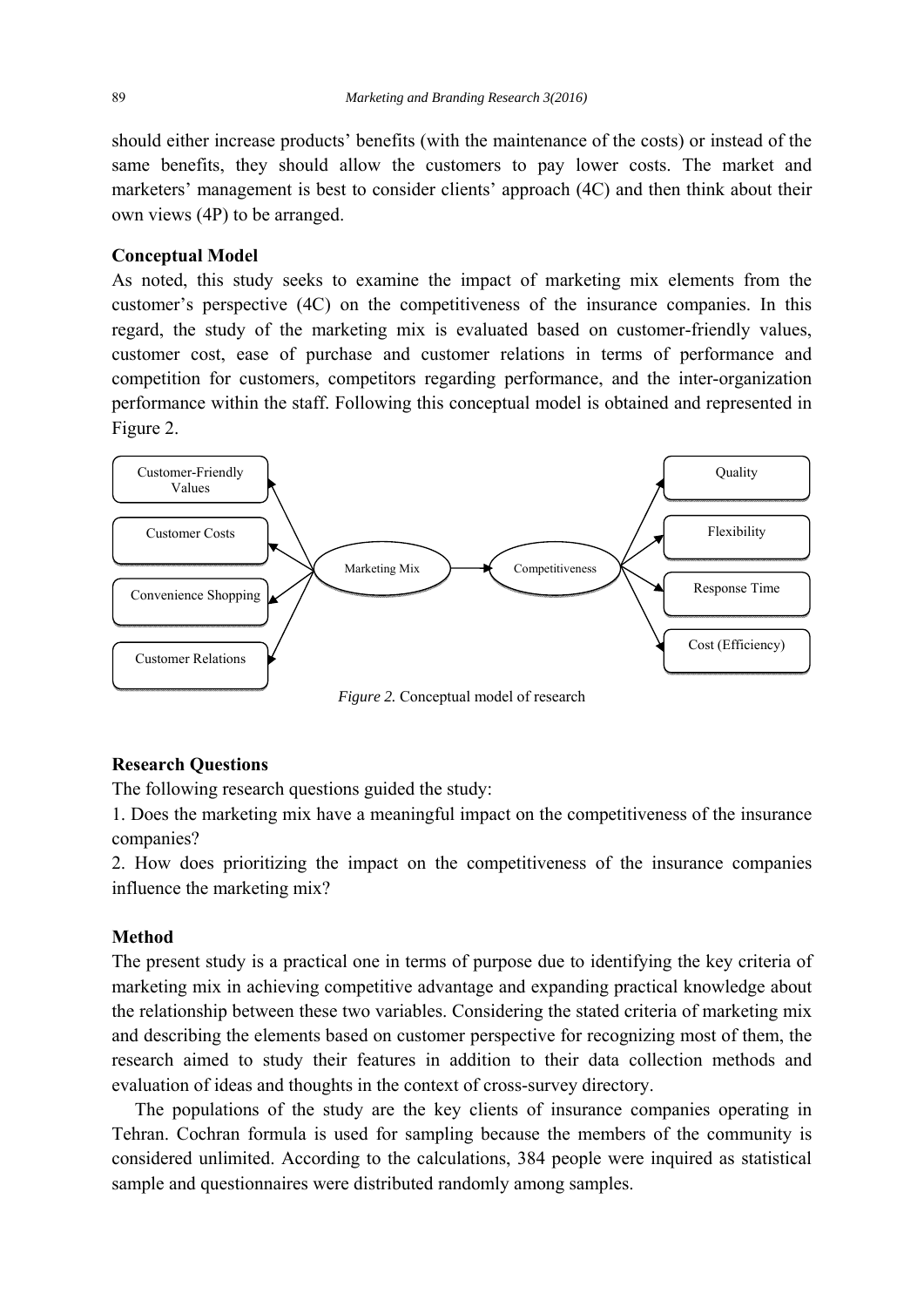To collect the primary data, two questionnaires came into use. The first questionnaire was about the competitiveness of the insurance industry and it was consisted of 16 questions in four areas of quality, innovation, customer responsiveness, and efficiency. One questionnaire was also used in the field of marketing mix and it was designed based on four values including customer-friendly values, customer cost, ease of purchase, and customer relations. Marketing Mix questionnaire contained 4 aspects and 21 questions.

 To investigate the validity of the questionnaire, content validity method was used. That questionnaire was given to a number of experts, supervisors, and consultants. Furthermore, the validity and confirmatory factor analysis method were used for both questionnaires.

 In calculating the reliability, if Cronbach's alpha factor for an element is calculated over 7.0, its stability is considered the desirable scale. In this study, Cronbach's alpha factor of the questionnaire of marketing mix based on 4C was equal to 0.907 and for the questionnaire of the firm's competitiveness, it was 0.876. So, the reliability of the two questionnaires were regarded favorable.

 Statistical methods used in this study can be divided into two categories, namely descriptive statistics and inferential statistics. To analyze and describe the general characteristics of respondents, descriptive statistical methods were used. The methods below were used for the stated reasons: Kolmogorov-Smirnov for data normalization, t-test to evaluating differences between group means, ANOVA to determine significant differences among the mean scores when comments are more than two, factor analysis to understand the factors underlying the phenomenon or set of data summarization. And finally, structural equation modeling came into use as a technique capable of family multivariate regression analysis which enables the researcher to use a series of regression equations at the same time. The obtained data were analyzed using SPSS and LISREL.

#### **Results**

Structural equation modeling was used to assess the overall relationship of marketing mix with the company's competitiveness. The results showed the standard loading factor and the relationship between marketing mix variables and the company's competitiveness were 89.0 which is a considerable amount. Value of the test statistic (t-value) was 10.61 which indicated that this relationship was meaningful. Thus, the customer-centric marketing mix had a significant and positive impact on enterprise competitiveness.

 Figure 3 and figure 4 represent the results of the final study's confirmation and *t*-value in the results of the final research model, respectively.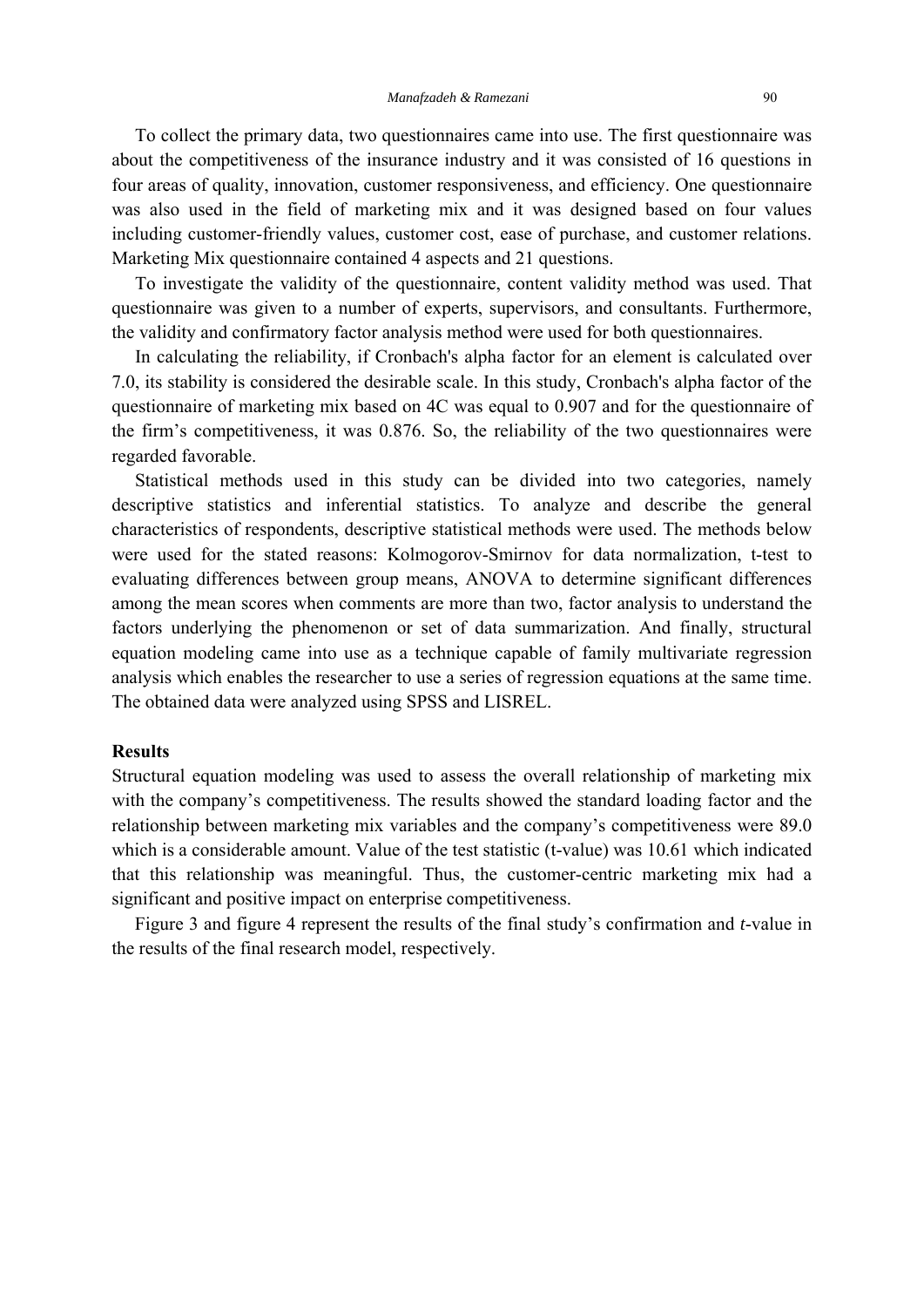

Chi-Square=34.89, df=19, P-value=0.00000, RMSEA=0.022





*Figure 4.* T-value in the results of the final research model

## **The Goodness Test of Fit of the Model**

The mentioned structural model was saturated in two stages. The chi-square value was estimated 836.1 1 which is in the accepted range. So, the structural model has good fitting.

In addition, because the RMSEA fit index is calculated 022.0 to 05.0 which is smaller than 0.05, the model has good fitting. Other indexes of goodness of fitting are also included in the acceptable range.

Table 1

*Indexes of Goodness of Fitting of the Structural Model Regarding the Main Hypothesis of the Research* 

|       |      | <br>$\sim$ |      |      | . .          | .           | . .                   |
|-------|------|------------|------|------|--------------|-------------|-----------------------|
| IFI   | NNFI | NFI        | AGFI | GFI  | <b>RMSEA</b> | <b>SRMR</b> | Fitness Index         |
| $0 -$ | >0.9 | >0.9       | >0.9 | >0.9 | < 0.1        | < 0.05      | Acceptable Values     |
| 0.96  | 0.98 | 0.98       | 0.92 | 0.96 | 0.022        | 0.032       | The Calculated Values |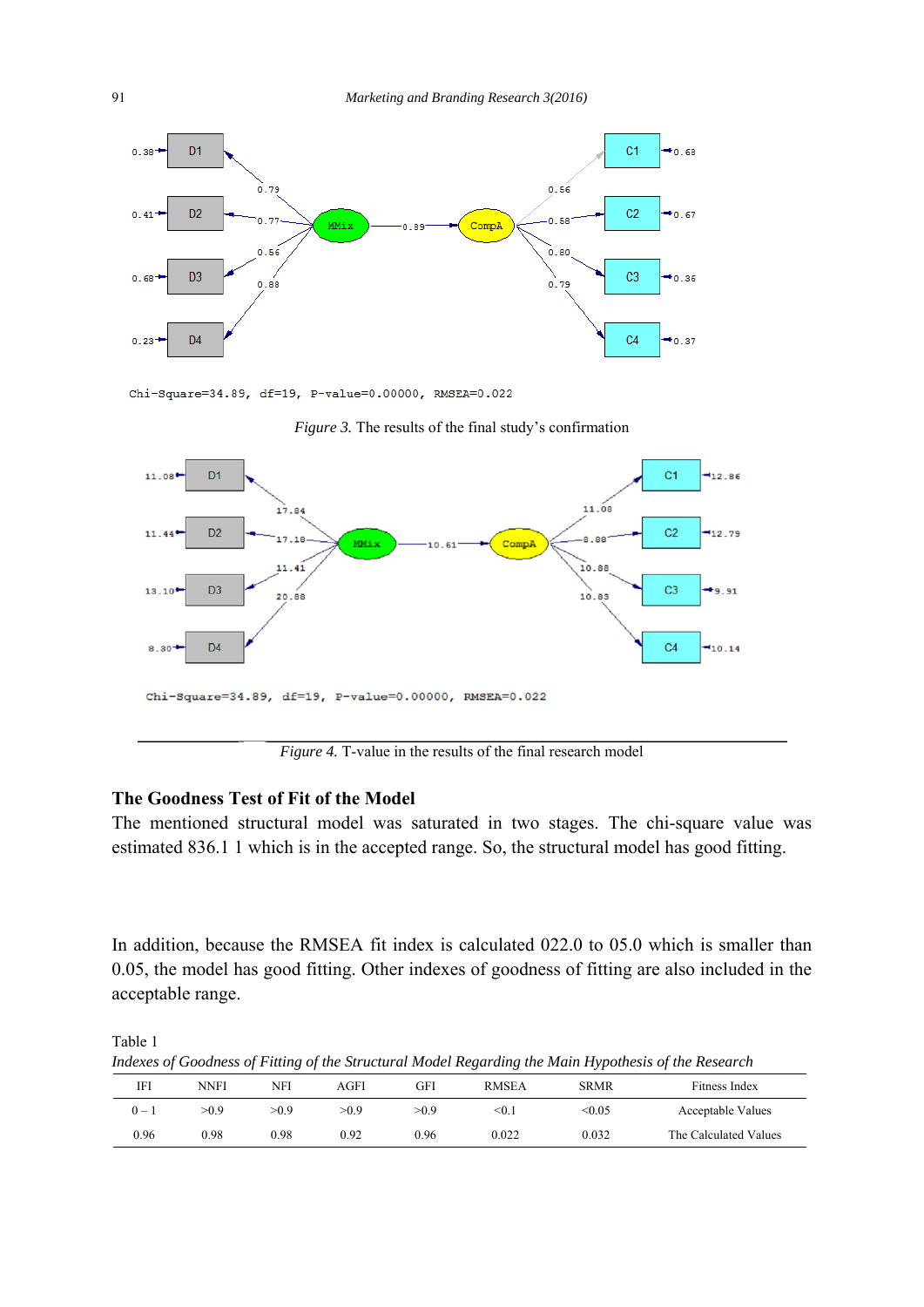## **Prioritizing the Effectiveness of the Marketing Mix on the Competitiveness of Insurance Companies**

To prioritize the effectiveness of the marketing mix on the competitiveness of insurance companies, DEMATEL technique was used. The more the effect of the marketing mix elements on the competitiveness of the insurance companies, the higher the priority and importance of this factor compared to others would be.

 DEMATEL that includes the types of decisions based on paired comparisons uses the judgment of experts in the extraction of a system and systematically structuring them by applying the principles of graph theory, hierarchical structure of the system, and results in the relations of mutual influence of these elements. Consequently, the intensity of these relations and their importance is determined by numerical advantage.

 To rank the components of the study, DEMATEL techniques were used to determine the criteria in the elements obtained from Table 2 which shows the criteria in the model's main variables.

Table 2 *Criteria in the Model's Main Variables* 

| Crucrui in me mouel s'humi variables |                              |                   |  |  |  |  |  |
|--------------------------------------|------------------------------|-------------------|--|--|--|--|--|
| Number                               | Dimensions of the Model      | Compared Criteria |  |  |  |  |  |
|                                      | Value of a Customer-Friendly |                   |  |  |  |  |  |
| າ                                    | <b>Customer Costs</b>        |                   |  |  |  |  |  |
|                                      | Easy to buy                  | Competitiveness   |  |  |  |  |  |
| 4                                    | Relations                    |                   |  |  |  |  |  |

 DEMATEL techniques were also used to detect the relationships among criteria based on pair wise comparison. In developing the questionnaire, 10 experts were asked to give their opinions about the relationships among criteria via paired comparison on the 7-point Likert scale from very effect to no effect. The existing relationships among the variables were measured based on the amount of each variable's effect on other variables.

 Another usage of DEMATEL techniques were determining the final relationships among criteria regarding the experts' consensus and drawing diagraph for relationships. Here arithmetic mean was used for evaluating and setting score for consensus among experts:

K=number of experts

m =the type of relationships among the variables

Attaining intensity Matrix (matrix  $\hat{M}$ ) was the next usage of DEMATEL techniques.

( $M = \alpha * \hat{M}$ ) is the relative intensity matrix for direct relationships, and  $\alpha$  is the highest row sum in the matrix.

Following this, obtaining the relative intensity matrix (matrix  $S = M(I-M)^{-1}$  for direct and indirect relationships

$$
\begin{aligned} \n\sum_{l \to \infty} &= M + M^2 + M^3 + \dots + M^t = \frac{M(I - M^t)}{(I - M)}, \lim_{l \to \infty} M^t = 0 \\ \n\sum_{l \to \infty} &= \frac{M}{I - M} = M(I - M)^{-1} \n\end{aligned}
$$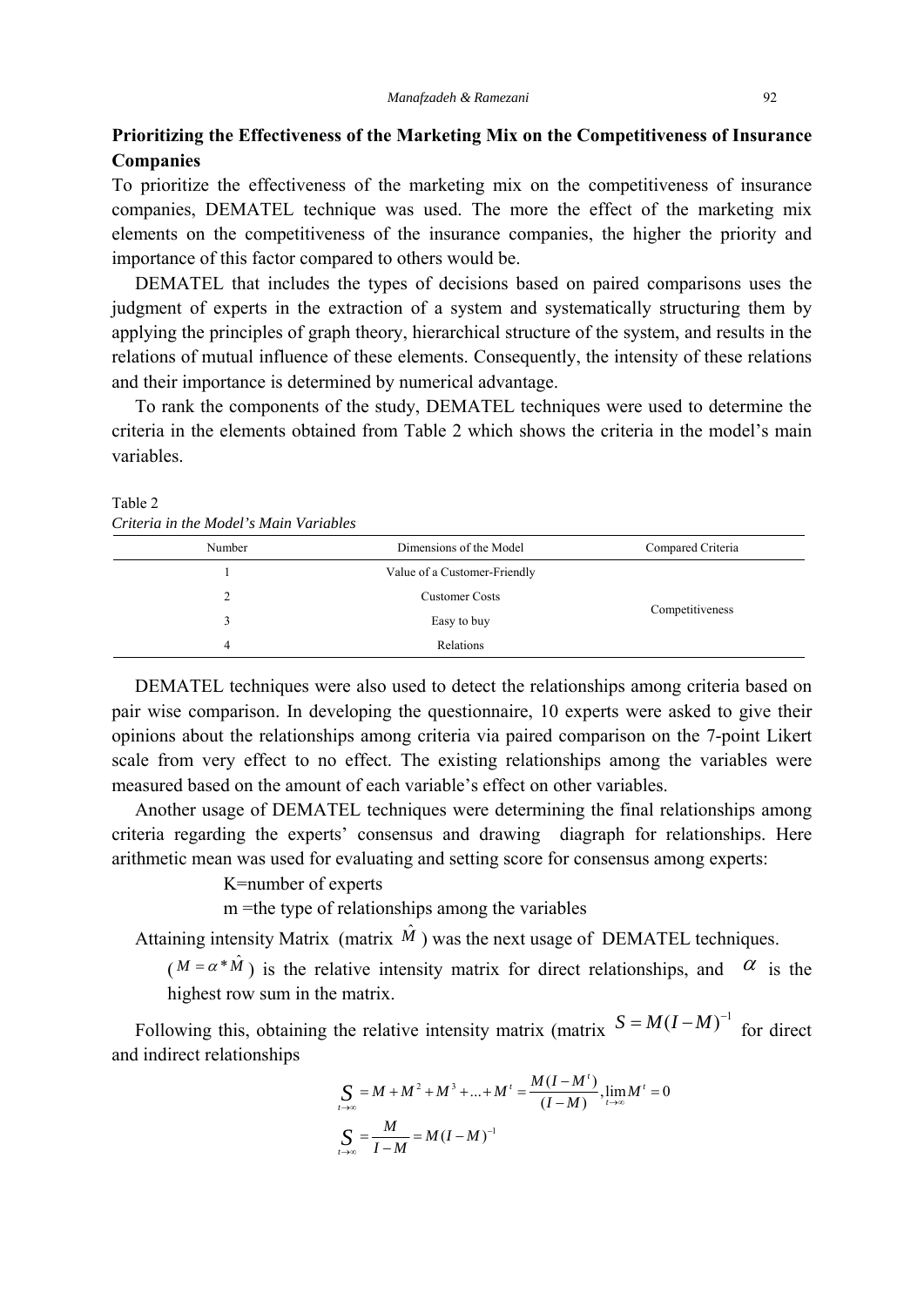And, establishing a hierarchy or possible structure for criteria are among the usages of DEMATEL techniques.

In matrix S, the sum of elements in rows  $(R_k)$  and the sum of elements in columns  $(D_k)$ , the sum of  $R_k + D_k$  and the difference of  $R_k - D_k$  were calculated for the criterion k. The sum of  $R_k + D_k$  for every criterion in the system represents the importance (weight) of that criterion. The value of Rk , for each criterion shows the degree of its effectiveness on other criteria in the system and Dk stands for the degree of its being affected by other criteria.

Therefore, the sum of  $R_k + D_k$ , can determine the amount of effectiveness and being affected for a criterion in the system. In other words, the criterion that has the highest value of  $R_k + D_k$  interacts with other criteria. The final value of each criterion's effectiveness on other criteria in the system can be obtained from  $R_k - D_k$ . If the value of the  $(R_k - D_k)$  is positive, the criteria will belong to cause group and if the value of the  $(R_k - D_k)$  is negative. the criterion will belong to effect group; for example for environmental drive.

 As it is shown in Table 5, using DEMATEL method, the ranking of the variables was done on the basis of the degree of effectiveness. The assigned number was 1 for the least effective factor and the weight of the all other factors was calculated based on their difference from the least effective factor.

Table 3 exhibits establishing a hierarchy or possible structure for criteria.

| $\Delta$ below the first that $\alpha$ is the first parameter of $\alpha$ in the first formulation $\alpha$ |       |       |       |           |                              |         |                          |
|-------------------------------------------------------------------------------------------------------------|-------|-------|-------|-----------|------------------------------|---------|--------------------------|
|                                                                                                             | Value | Costs | Easy  | Relations | D                            | $D+R$   | D-R                      |
| Value                                                                                                       | 1.014 | 1.532 | 1.485 | 1.311     | 5.342                        | 10.059  | 0.645                    |
| Costs                                                                                                       | 1.65  | 0.453 | 1.105 | 1.004     | 4.212                        | 7 1 7 9 | 1.245                    |
| Easy                                                                                                        | 1.005 | 0.748 | 1.205 | 1.064     | 4.022                        | 8.289   | $-0.245$                 |
| Relations                                                                                                   | 1.048 | 0.234 | 0.472 | 0.964     | 3.124                        | 7.449   | $-1.201$                 |
| R                                                                                                           | 4.717 | 2.967 | 4.267 | 4.325     | $\qquad \qquad \blacksquare$ | -       | $\overline{\phantom{a}}$ |

Table 3 *Establishing a Hierarchy or Possible Structure for Criteria* 

 According to a ranking table, it can be asserted that the most effective factor on return on equity was related to the subset of dividend policy with an effective coefficient of 19.1% and the least effective factor was a size of the company with an effectiveness coefficient of 7.2%. Other calculations related to the variables are presented below in Table 4.

Table 4

*Prioritization of the Variables of the Main Model's Dimensions' Subsets* 

| Variable                     | Effect   | Each Criterion's Weight | Standardized/Normalized Weight | Rank |
|------------------------------|----------|-------------------------|--------------------------------|------|
| <b>Customer Costs</b>        | 1.245    | 2.60                    | 38.20%                         |      |
| Value of a Customer-Friendly | 0.645    | 1.75                    | 25.70%                         |      |
| Easily Buy                   | $-0.245$ | 1.46                    | 21.40%                         |      |
| Relations                    | $-1.201$ |                         | 14.70%                         |      |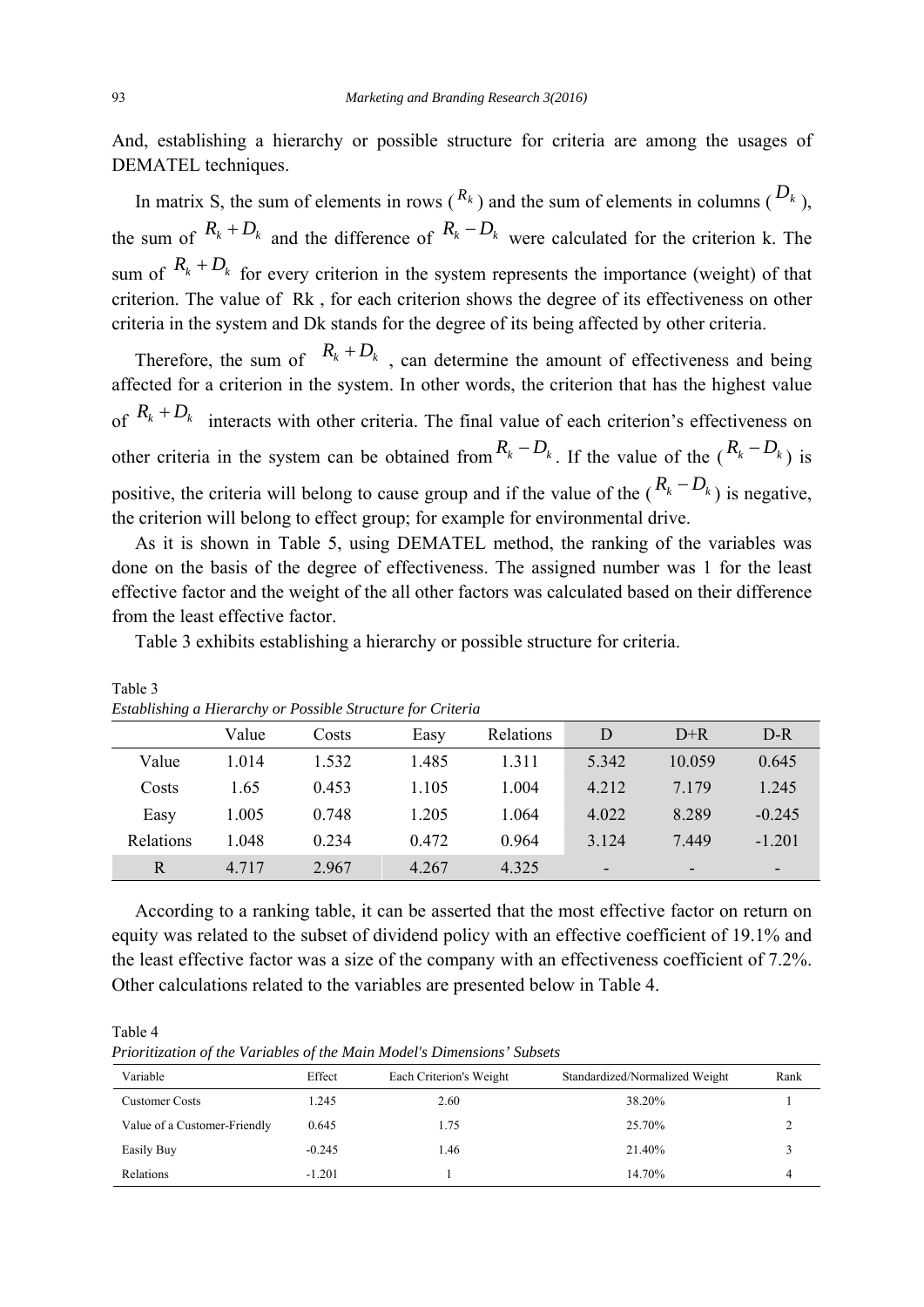

Figure 5 illustrates the relations between the marketing mix elements.

*Figure 5.* Relations between the marketing mix elements

## **Conclusion**

The results showed that the loading standard of customer-centric marketing mix's impact on competitiveness was 0.89. This amount of influence indicated the significant impact of customer-centric marketing mix on company competitiveness. Therefore, it is essential for each dimension of customer-centric marketing mix to be examined based on its impact on the competitiveness of the insurance companies.

 The meaning of value from the client's vision can be defined as the perceived value that is the difference between business interests and fees. In this regard, payments and revenues are influenced by perceptions and expectations of the client during the search, acquisition, and maintenance of the goods or services. For having a privileged position in the customer's mind, creating lasting relationships, elevating the levels of loyalty, and meeting the needs of the consumer efficiently, market should produce and deliver services that suit the needs of clients of insurance companies and determine a price to be paid in exchange for the use of financial resources, human, and information . In addition, to meet their needs customers pay the price to achieve the desired product. The person who gets the service is linked to the organization and its services is a complex process that is much more than just the cost of services and his assessment of the process is beyond the price paid and functional characteristics of services. In other words, the value which is determined by a buyer in this process involves several factors besides the price and functionality of the product that is known as the value from the customer's perspective; and, it is noticed by research and the manager of organizations as one of the key factors for a sustainable competitive advantage in the market orientated market and customer-center world.

 To improve customer's perception of value, customer friendly organizations should find requirements of each client to identify the particular product or service to be offered. Offering customized services specifically for each customer is not unattainable due to advances in information technology and database access programs available at a lower price.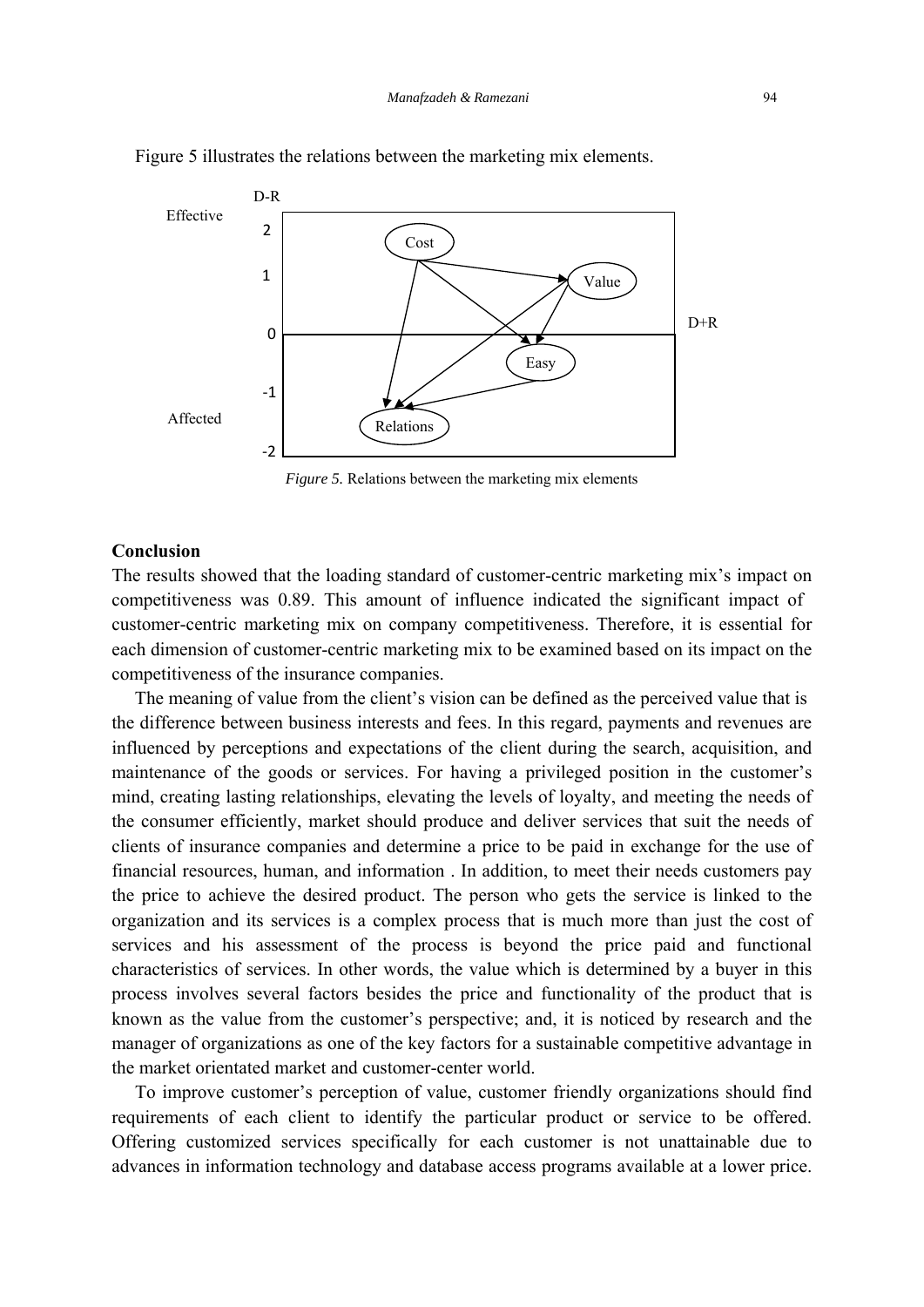The service must be performed in minimum possible time and without wasting customer's time. In addition, customers who purchase are entitled to after purchase services. Insurance companies should take notice of the channels through which you can hear the voice of the customer. Listening to the voice of the customer and asking him is not a motto but an undeniable necessity to achieve a sustainable competitive advantage to win the competition.

 The customer's cost and its impact on competitive advantage is such an important factor that Porter in his famous model has chosen the "cost leadership" as one of the pillars for a sustainable competitive advantage.

 The organizations' performance in pricing of services should be in a way that the customer feel their attempt in bringing down the price of services to reduce the cost of customers. For example, insurance companies can provide ancillary, quick, and special services to reduce the total cost of customers. In addition, offering free advice and helping customers to reduce the total cost of customers would be useful. The view of customers should be considered in the pricing strategy for services. In the traditional approach to marketing mix, price is the only element that leads to the organization's income. However, if you look at it from the customers' perspective, price will be changed into costs. Moreover, it should be considered that insurance clients pay non-monetary costs such as time, energy, mental cost, the cost of changing suppliers and the cost of the lack of accountability apart from local costs to obtain the desired insurance services. Therefore, companies must try to reduce customer costs to increase their loyalty and the profitability of themselves. Thus, the decrease in revenues that was created due to the decline in prices will be covered by increasing customers' loyalty to retain existing customers and to increase the number of customers (new customer acquisition). If any insurance service is combined with a series of ancillary services and with each service provided to the customer as a special service package, the customer's perception of the price paid will improve and insurance companies will be able to take advantage of this demand for their competitive advantage.

 Considering the convenience purchase and relationship management and their impact on competitive advantage, the results showed that the elements of convenience purchase and relationship management had a huge impact on competitiveness of insurance companies. To increase the ease of purchase several branches should be created for customers. Consumer electronics facilities (telephone, Internet, etc.) for customers is also important. Providing several pamphlets and brochures for customers can facilitate the purchase. The setting up of exhibitions to provide services is also recommended. It should be pointed out that the diversity of accessibility, inclusiveness, and public welcome require contexts that maybe not been provided yet. The move that has been done in electronic banking to provide electronic banking services can also be used in the Insurance field. In the field of internet and mobile banking a lot of academic studies and field activities have been done which could be applied for insurance companies, too. The discussions of purchase convenience can be compared to the IT adoption models as ease of use. Another point that has been neglected in the use of electronic services is the answer to this question that what is the literacy level of citizens? Providing the necessary contexts for e-services offering and information literacy of users should be considered as the fundamental point in making the decision to provide web-based services.